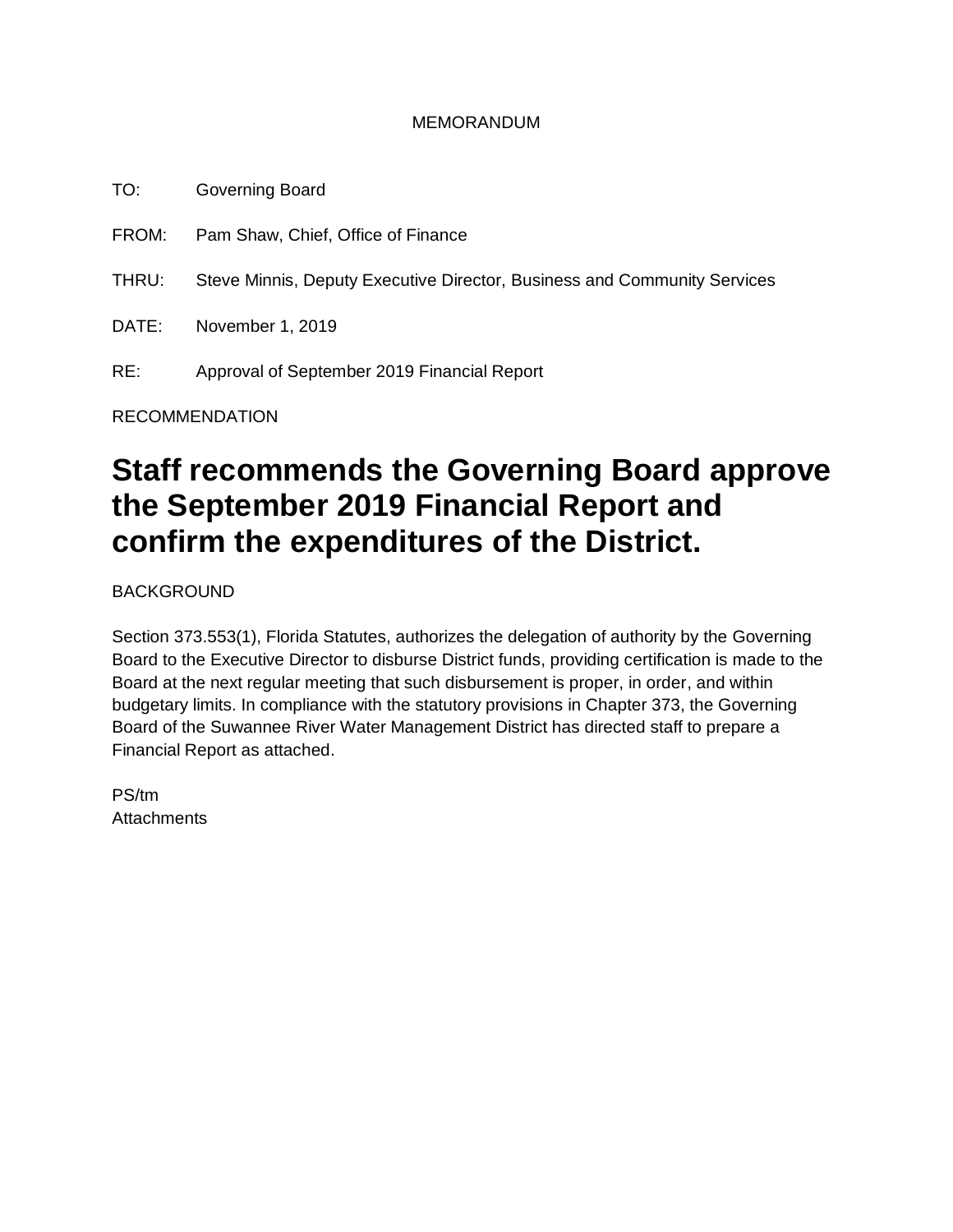#### Suwannee River Water Management District Cash Report September 2019

| <b>Financial Institution/Account</b>       | <b>Monthly</b><br><b>Interest</b> | <b>Interest</b><br>Rate % | <b>Closing</b><br><b>Balance</b> |
|--------------------------------------------|-----------------------------------|---------------------------|----------------------------------|
| <b>First Federal Permit Fee</b>            | \$0.00                            |                           | \$620.00                         |
| <b>First Federal Accounts Payable</b>      | \$0.00                            |                           | \$35,000.00                      |
| <b>First Federal EFT Disbursements</b>     | \$0.00                            |                           | \$253.65                         |
| <b>First Federal Depository</b>            | \$80.27                           | 0.02%                     | \$470,592.17                     |
| Special Purpose Investment Account (SPIA)* | \$133,310.16                      | 4.08%                     | \$39,522,080.16                  |
| TOTAL                                      | \$133,390.43                      |                           | \$40,028,545.98                  |

\*SPIA is part of the Florida Treasury Investment Pool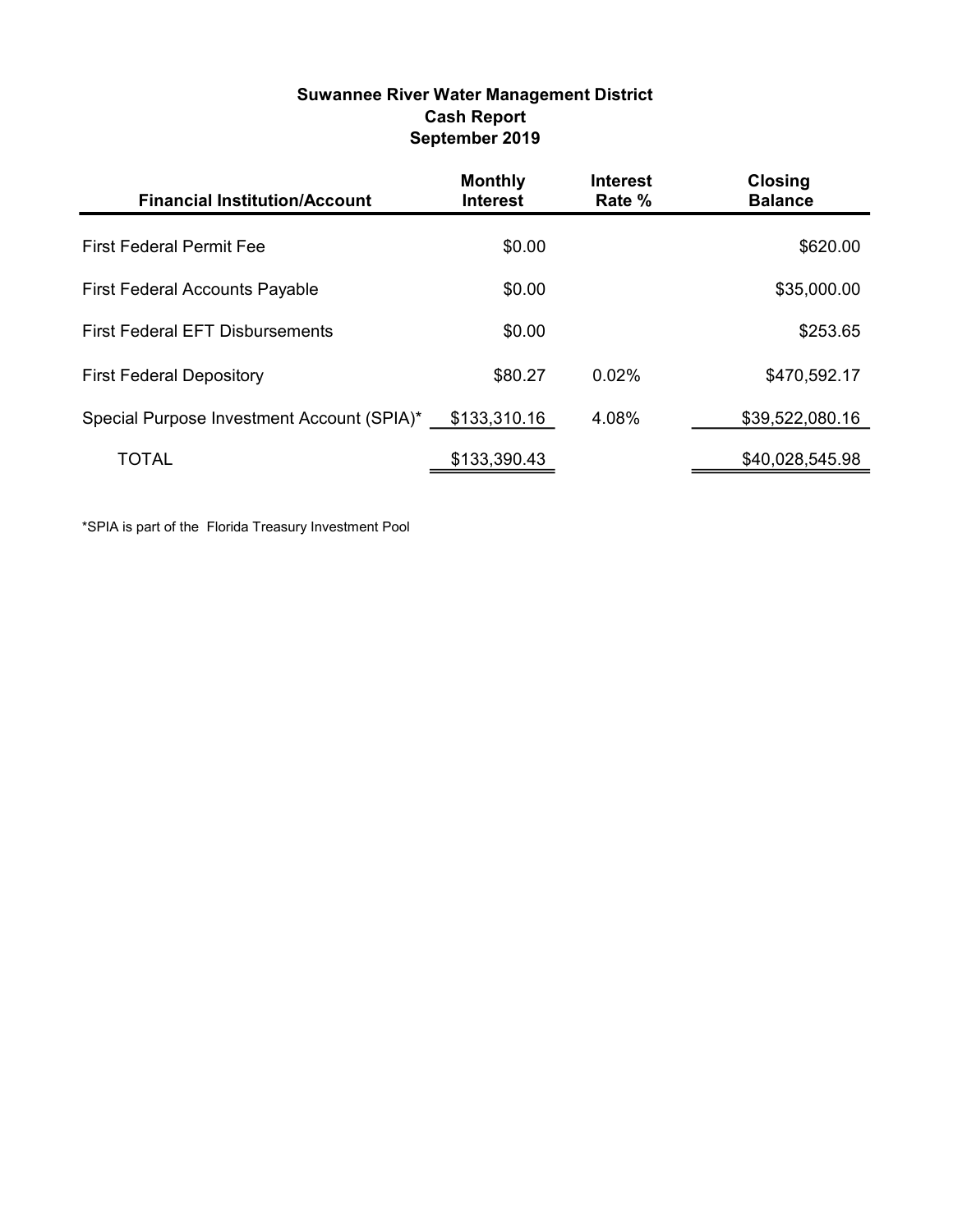#### **Suwannee River Water Management District Statement of Sources and Uses of Funds For the Month ending September 30, 2019 (Unaudited)**

|                                  | <b>Current</b><br><b>Budget</b> |      | <b>Actuals</b><br><b>Through</b><br>9/30/2019 |      | Variance<br>(Under)/Over<br><b>Budget</b> | <b>Actuals As A</b><br>% of Budget |
|----------------------------------|---------------------------------|------|-----------------------------------------------|------|-------------------------------------------|------------------------------------|
| <b>Sources</b>                   |                                 |      |                                               |      |                                           |                                    |
| \$<br>Ad Valorem Property Taxes  | 5,715,938                       | - \$ | 5,861,656                                     | - \$ | 145,718                                   | 102.5%                             |
| \$<br>Intergovernmental Revenues | 56,967,463                      | S    | 14,665,321                                    | S    | (42, 302, 142)                            | 25.7%                              |
| \$<br>Interest on Invested Funds | 310.000                         | - \$ | 1,045,865                                     | \$   | 735,865                                   | 337.4%                             |
| \$<br>License and Permit Fees    | 150,000                         | S    | 266,683                                       | S    | 116,683                                   | 177.8%                             |
| \$<br>Other                      | 1,000,000                       | S    | 1,130,503                                     | S    | 130,503                                   | 113.1%                             |
| Fund Balance <sup>1</sup><br>\$  | 6.816.967                       | S    | 2.084.247                                     | \$   | (4,732,720)                               | 30.6%                              |
| <b>Total Sources</b><br>\$       | 70,960,368                      |      | 25,054,276                                    | S    | (45,906,092)                              | 35.3%                              |

|                                              | Current       |      |                     |                          |      | Available     |           |                         |
|----------------------------------------------|---------------|------|---------------------|--------------------------|------|---------------|-----------|-------------------------|
|                                              | <b>Budget</b> |      | <b>Expenditures</b> | Encumbrances 1           |      | <b>Budget</b> | %Expended | %Obligated <sup>3</sup> |
| <b>Uses</b>                                  |               |      |                     |                          |      |               |           |                         |
| Water Resources Planning and Monitoring      | 10.279.861    |      | 4.678.217           | .480.256                 |      | 4,121,388     | 46%       | 60%                     |
| Acquisition, Restoration and Public Works    | 52.489.529    | - \$ | 10,969,753          | 21,091,799               | \$.  | 20,427,977    | 21%       | 61%                     |
| Operation and Maintenance of Lands and Works | 4.947.220 \$  |      | 3.498.230           | 795.196                  | - \$ | 653.794       | 71%       | 87%                     |
| Regulation                                   | 1.472.442 \$  |      | 1.330.756           | 50.819                   | -S   | 90.867        | 90%       | 94%                     |
| Outreach                                     | 233,763 \$    |      | 219.567             |                          | \$   | 14.196        | 94%       | 94%                     |
| Management and Administration                | 1,537,553     | - \$ | 1,501,230           | $\overline{\phantom{0}}$ |      | 36.324        | 98%       | 98%                     |
| <b>Total Uses</b>                            | 70,960,368    |      | 22.197.752          | 23.418.071               |      | 25,344,546    | 31%       | 64%                     |

<sup>1</sup> Actual Fund Balance used is recorded at the end of the fiscal year. This amount represents Fund Balance used for the Monitor Well Improvement Program and the AG and RIVER Cost-Share Programs

 $2$  Encumbrances represent unexpended balances of open purchase orders and contracts.

 $^3$  Represents the sum of expenditures and encumbrances as a percentage of the available budget.

This financial statement is prepared as of September 30, 2019 and covers the interim period since the most recent audited financial statements.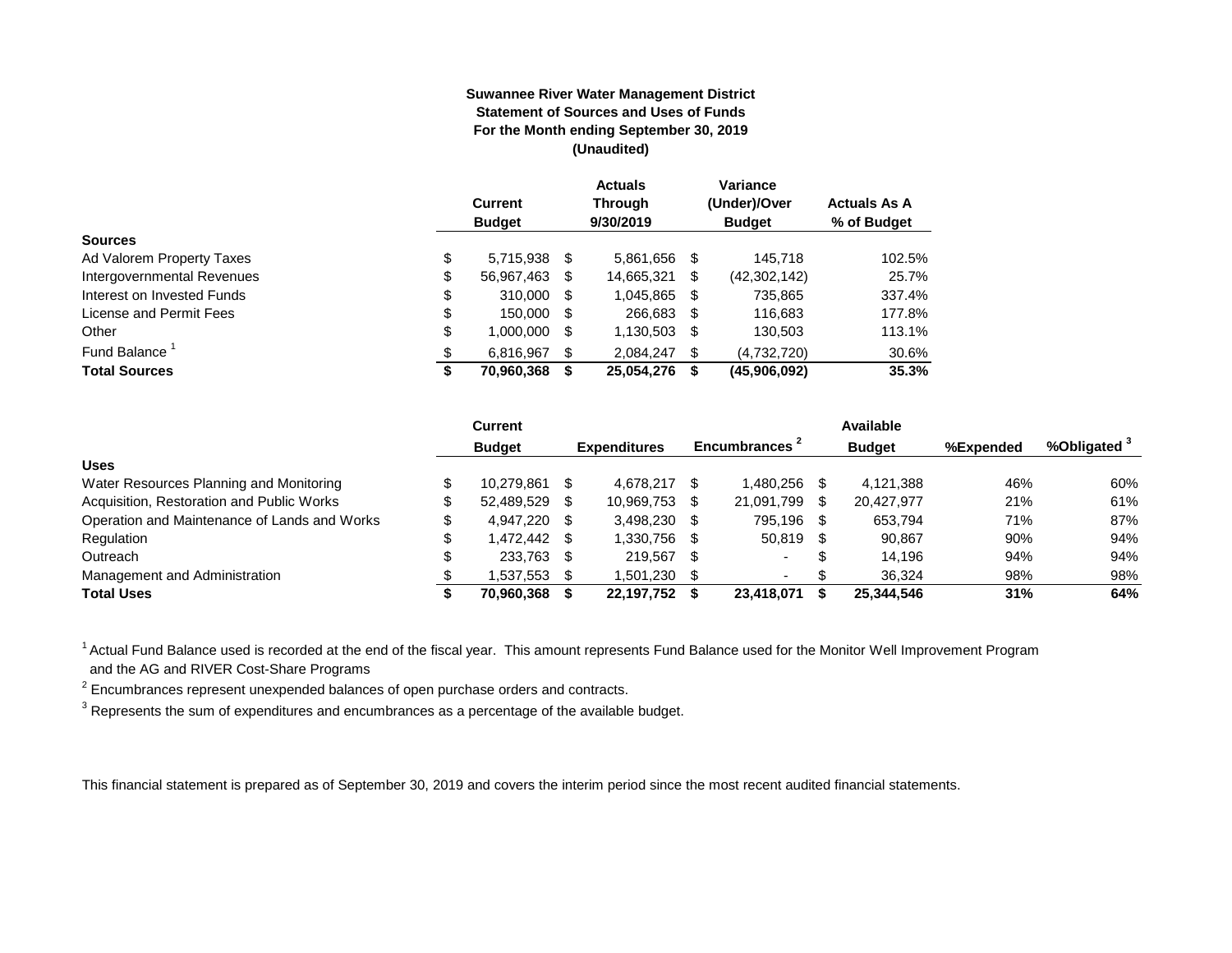**FOR 9/30/2019** *as of 10/28/19*

|                                                          | Y-T-D<br><b>ACTUAL</b> | <b>ENCUMBRANCE</b> | <b>ANNUAL</b><br><b>BUDGET</b> |
|----------------------------------------------------------|------------------------|--------------------|--------------------------------|
| <b>FUND Report Recap -</b><br><b>REVENUES</b>            |                        |                    |                                |
| <b>DISTRICT REVENUES</b>                                 | 8,304,708              | 0                  | 7,175,938                      |
| <b>LOCAL REVENUES</b>                                    | 91,600                 | 0                  | 91,600                         |
| <b>STATE REVENUES</b>                                    | 14,014,216             | 0                  | 51,942,863                     |
| <b>FEDERAL REVENUES</b>                                  | 559,505                | 0                  | 4,933,000                      |
| FUND BALANCE UTILIZATION                                 | 2,084,247              | 0                  | 6,816,967                      |
| <b>TOTAL REVENUES</b>                                    | 25,054,276             | $\mathbf{0}$       | 70,960,368                     |
| <b>EXPENDITURES</b>                                      |                        |                    |                                |
| SALARIES AND BENEFITS                                    | 5,828,818              | 0                  | 6,292,000                      |
| CONTRACTUAL SERVICES                                     | 8,150,644              | 7,314,089          | 29,621,819                     |
| OPERATING EXPENDITURES<br>OPERATING CAPITAL OUTLAY       | 1,059,292<br>276,779   | 158,658<br>3,852   | 1,520,899<br>368,044           |
| FIXED CAPITAL OUTLAY                                     | 11,668                 | 9,912              | 1,050,000                      |
| <b>INTERAGENCY EXPENDITURES</b>                          | 6,870,551              | 15,975,711         | 32,107,606                     |
| <b>TOTAL EXPENDITURES</b>                                | 22, 197, 752           | 23,462,222         | 70,960,368                     |
| <b>EXCESS REVENUES OVER (UNDER) EXPENDITURES</b>         | 2,856,524              | (23, 462, 222)     | 0                              |
|                                                          |                        |                    |                                |
| <b>FUND 01 - GENERAL FUND</b>                            |                        |                    |                                |
| <b>REVENUES</b>                                          |                        |                    |                                |
| <b>DISTRICT REVENUES</b>                                 | 6,940,910              | 0                  | 5,207,719                      |
| <b>LOCAL REVENUES</b>                                    | 0                      | 0                  |                                |
| <b>STATE REVENUES</b>                                    | 2,742,905              | 0                  | 2,740,000                      |
| <b>FEDERAL REVENUES</b>                                  | 17,432                 | 0                  | 0                              |
| <b>FUND BALANCE UTILIZATION</b><br><b>TOTAL REVENUES</b> | 0                      | 0                  | 152,000                        |
|                                                          | 9,701,247              | $\mathbf{0}$       | 8,099,719                      |
| <b>EXPENDITURES</b><br><b>SALARIES AND BENEFITS</b>      |                        |                    |                                |
| CONTRACTUAL SERVICES                                     | 4,655,316<br>605,132   | 0<br>181,241       | 4,966,397<br>1,055,909         |
| <b>OPERATING EXPENDITURES</b>                            | 654,411                | 99,704             | 954,333                        |
| OPERATING CAPITAL OUTLAY                                 | 104,601                | 3,852              | 172,580                        |
| FIXED CAPITAL OUTLAY                                     | 0                      | 0                  | 0                              |
| <b>INTERAGENCY EXPENDITURES</b>                          | 845,839                | 119,166            | 950,500                        |
| <b>TOTAL EXPENDITURES</b>                                | 6,865,299              | 403,963            | 8,099,719                      |
| <b>EXCESS REVENUES OVER (UNDER) EXPENDITURES</b>         | 2,835,948              | (403, 963)         | $\mathbf 0$                    |
|                                                          |                        |                    |                                |
| <b>FUND 05 - MIDDLE SUWANNEE</b><br><b>REVENUES</b>      |                        |                    |                                |
| <b>DISTRICT REVENUES</b>                                 | 0                      | 0                  | 0                              |
| <b>LOCAL REVENUES</b>                                    | 0                      | U                  | $\Omega$                       |
| <b>STATE REVENUES</b>                                    | 162,104                | 0                  | 250,000                        |
| <b>FEDERAL REVENUES</b>                                  | 0                      | 0                  | 0                              |
| FUND BALANCE UTILIZATION                                 | 0                      | 0                  | 0                              |
| <b>TOTAL REVENUES</b>                                    | 162,104                | 0                  | 250,000                        |
| <b>EXPENDITURES</b>                                      |                        |                    |                                |
| SALARIES AND BENEFITS                                    | 0                      | 0                  | 0                              |
| CONTRACTUAL SERVICES                                     | 162,104                | 50,760             | 250,000                        |
| OPERATING EXPENDITURES                                   | 0                      | 0                  | 0                              |
| OPERATING CAPITAL OUTLAY<br>FIXED CAPITAL OUTLAY         | 0<br>0                 | 0<br>0             | 0<br>0                         |
| <b>INTERAGENCY EXPENDITURES</b>                          | 0                      | 0                  | 0                              |
| <b>TOTAL EXPENDITURES</b>                                | 162,104                | 50,760             | 250,000                        |
| <b>EXCESS REVENUES OVER (UNDER) EXPENDITURES</b>         | 0                      | (50, 760)          | $\mathbf 0$                    |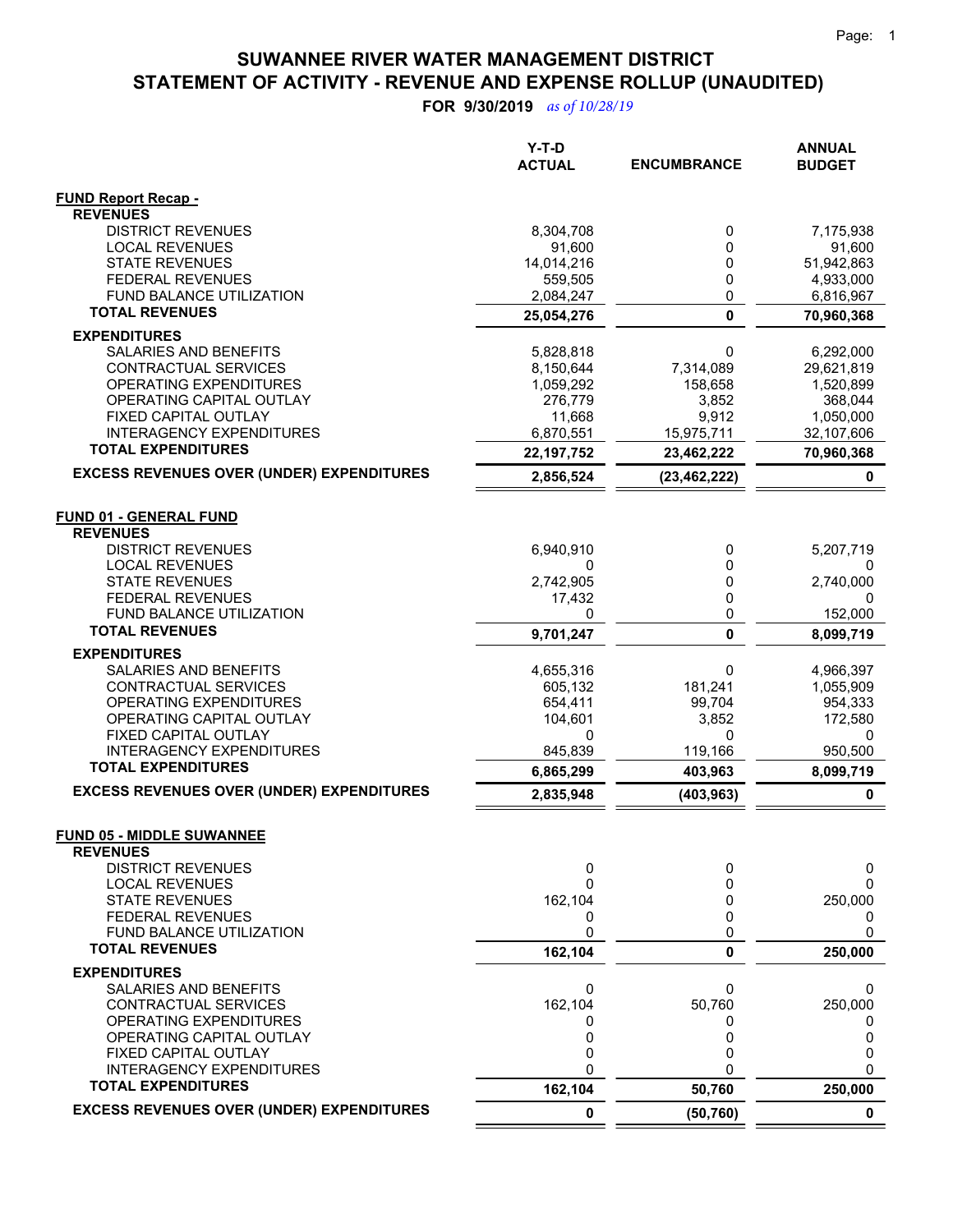**FOR 9/30/2019**

|                                                     | $Y-T-D$<br><b>ACTUAL</b> | <b>ENCUMBRANCE</b> | <b>ANNUAL</b><br><b>BUDGET</b> |
|-----------------------------------------------------|--------------------------|--------------------|--------------------------------|
| <b>FUND 06 - SPRINGS GRANTS</b>                     |                          |                    |                                |
| <b>REVENUES</b>                                     |                          |                    |                                |
| <b>DISTRICT REVENUES</b>                            | 0                        | 0                  | 152,000                        |
| <b>LOCAL REVENUES</b><br><b>STATE REVENUES</b>      | 0<br>5,898,097           | 0<br>0             | 43,302,400                     |
| <b>FEDERAL REVENUES</b>                             | 0                        | 0                  | O                              |
| <b>FUND BALANCE UTILIZATION</b>                     | 0                        | 0                  | 0                              |
| <b>TOTAL REVENUES</b>                               | 5,898,097                | $\mathbf{0}$       | 43,454,400                     |
| <b>EXPENDITURES</b>                                 |                          |                    |                                |
| SALARIES AND BENEFITS                               | 0                        | 0                  | 0                              |
| CONTRACTUAL SERVICES                                | 2,089,085                | 4,269,190          | 16,182,300                     |
| OPERATING EXPENDITURES<br>OPERATING CAPITAL OUTLAY  | 9,243<br>0               | 0<br>0             | 0<br>0                         |
| FIXED CAPITAL OUTLAY                                | 0                        |                    | 0                              |
| <b>INTERAGENCY EXPENDITURES</b>                     | 3,822,400                | 14,466,990         | 27,272,100                     |
| <b>TOTAL EXPENDITURES</b>                           | 5,920,728                | 18,736,180         | 43,454,400                     |
| <b>EXCESS REVENUES OVER (UNDER) EXPENDITURES</b>    | (22, 631)                | (18, 736, 180)     | 0                              |
| *DEP Springs Grants Match - FY19                    |                          |                    |                                |
| <b>FUND 07 - LOCAL REVENUE</b>                      |                          |                    |                                |
| <b>REVENUES</b>                                     |                          |                    |                                |
| <b>DISTRICT REVENUES</b>                            | 0                        | 0                  | 0                              |
| <b>LOCAL REVENUES</b><br><b>STATE REVENUES</b>      | 91,600<br>0              | 0<br>0             | 91,600<br>0                    |
| <b>FEDERAL REVENUES</b>                             | 0                        | 0                  | 0                              |
| FUND BALANCE UTILIZATION                            | 0                        | 0                  | 0                              |
| <b>TOTAL REVENUES</b>                               | 91,600                   | $\mathbf{0}$       | 91,600                         |
| <b>EXPENDITURES</b>                                 |                          |                    |                                |
| SALARIES AND BENEFITS                               | 0                        | 0                  | 0                              |
| CONTRACTUAL SERVICES                                | 0                        | 0                  | 0                              |
| OPERATING EXPENDITURES<br>OPERATING CAPITAL OUTLAY  | 0<br>0                   | 0<br>0             | 0<br>0                         |
| FIXED CAPITAL OUTLAY                                | 0                        | 0                  | 0                              |
| <b>INTERAGENCY EXPENDITURES</b>                     | 91,600                   | 0                  | 91,600                         |
| <b>TOTAL EXPENDITURES</b>                           | 91,600                   | 0                  | 91,600                         |
| <b>EXCESS REVENUES OVER (UNDER) EXPENDITURES</b>    | 0                        | 0                  | 0                              |
|                                                     |                          |                    |                                |
| <b>FUND 08 - WMLTF - SPRINGS</b><br><b>REVENUES</b> |                          |                    |                                |
| <b>DISTRICT REVENUES</b>                            | 4,717                    | 0                  | 0                              |
| <b>LOCAL REVENUES</b>                               | 0                        | $\Omega$           | 0                              |
| <b>STATE REVENUES</b>                               | 30,177                   | 0                  | 150,000                        |
| <b>FEDERAL REVENUES</b><br>FUND BALANCE UTILIZATION | 0<br>0                   | 0<br>0             | 0<br>$\Omega$                  |
| <b>TOTAL REVENUES</b>                               | 34,894                   | 0                  | 150,000                        |
| <b>EXPENDITURES</b>                                 |                          |                    |                                |
| SALARIES AND BENEFITS                               | 4,406                    | 0                  | 0                              |
| CONTRACTUAL SERVICES                                | 0                        | 0                  | 0                              |
| OPERATING EXPENDITURES                              | 0                        | 0                  | 0                              |
| OPERATING CAPITAL OUTLAY<br>FIXED CAPITAL OUTLAY    | 0<br>0                   | 0<br>$\Omega$      | 0<br>0                         |
| <b>INTERAGENCY EXPENDITURES</b>                     | 30,488                   | 150,000            | 150,000                        |
| <b>TOTAL EXPENDITURES</b>                           | 34,894                   | 150,000            | 150,000                        |
| <b>EXCESS REVENUES OVER (UNDER) EXPENDITURES</b>    | 0                        | (150,000)          | $\mathbf 0$                    |

 $=$  $\equiv$   $=$   $=$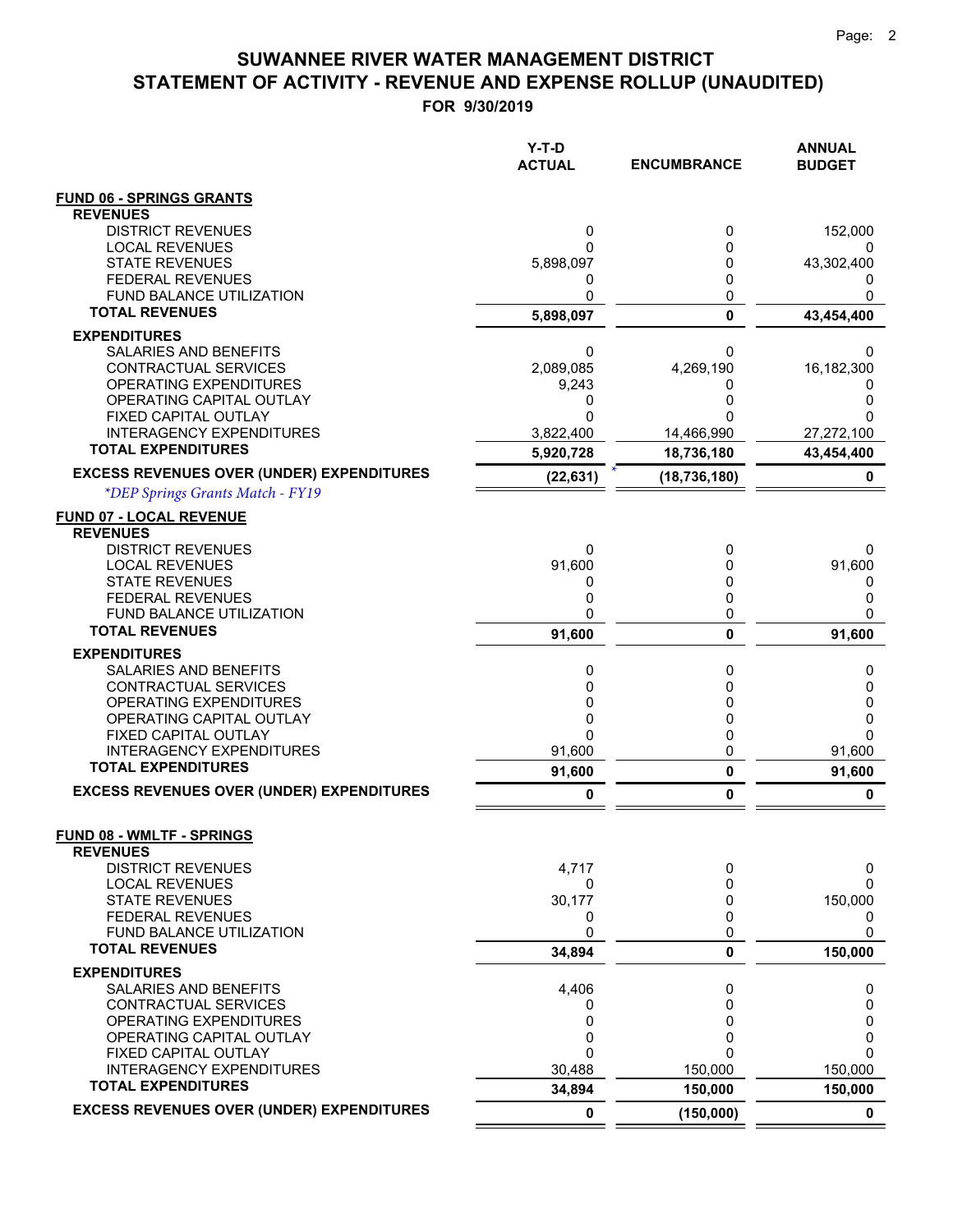|                                                            | Y-T-D<br><b>ACTUAL</b> | <b>ENCUMBRANCE</b> | <b>ANNUAL</b><br><b>BUDGET</b> |
|------------------------------------------------------------|------------------------|--------------------|--------------------------------|
| <b>FUND 09 - MONITOR WELL</b>                              |                        |                    |                                |
| <b>REVENUES</b>                                            |                        |                    |                                |
| <b>DISTRICT REVENUES</b>                                   | 0                      | 0                  | 0                              |
| <b>LOCAL REVENUES</b><br><b>STATE REVENUES</b>             | 0<br>0                 | 0<br>0             | 0<br>0                         |
| <b>FEDERAL REVENUES</b>                                    | $\mathbf{0}$           | 0                  | 0                              |
| <b>FUND BALANCE UTILIZATION</b>                            | 16,933                 | 0                  | 115,000                        |
| <b>TOTAL REVENUES</b>                                      | 16,933                 | $\mathbf 0$        | 115,000                        |
| <b>EXPENDITURES</b>                                        |                        |                    |                                |
| SALARIES AND BENEFITS                                      | 0                      | 0                  | 0                              |
| <b>CONTRACTUAL SERVICES</b>                                | 16,320                 | 0                  | 100,000                        |
| OPERATING EXPENDITURES                                     | 613                    | 0                  | 15,000                         |
| OPERATING CAPITAL OUTLAY                                   | 0                      | 0<br>0             | 0                              |
| FIXED CAPITAL OUTLAY<br><b>INTERAGENCY EXPENDITURES</b>    | 0<br>0                 | 0                  | 0<br>0                         |
| <b>TOTAL EXPENDITURES</b>                                  | 16,933                 | 0                  | 115,000                        |
| <b>EXCESS REVENUES OVER (UNDER) EXPENDITURES</b>           | 0                      | 0                  | 0                              |
| <b>FUND 10 - LAND CONSERVATION - FLORIDA FOREVER &amp;</b> |                        |                    |                                |
| P2000                                                      |                        |                    |                                |
| <b>REVENUES</b>                                            |                        |                    |                                |
| <b>DISTRICT REVENUES</b>                                   | 1,668                  | 0                  | 0                              |
| <b>LOCAL REVENUES</b>                                      | 0                      | 0                  | 0                              |
| <b>STATE REVENUES</b><br><b>FEDERAL REVENUES</b>           | 0<br>$\Omega$          | 0<br>0             | 0<br>0                         |
| FUND BALANCE UTILIZATION                                   | 17,068                 | 0                  | 300,000                        |
| <b>TOTAL REVENUES</b>                                      | 18,736                 | $\mathbf{0}$       | 300,000                        |
| <b>EXPENDITURES</b>                                        |                        |                    |                                |
| SALARIES AND BENEFITS                                      | 0                      | 0                  | 0                              |
| CONTRACTUAL SERVICES                                       | 11,968                 | 450                | 45,000                         |
| OPERATING EXPENDITURES                                     | 68                     | 0                  | 2,500                          |
| OPERATING CAPITAL OUTLAY                                   | 0                      | 0                  | 0                              |
| FIXED CAPITAL OUTLAY<br><b>INTERAGENCY EXPENDITURES</b>    | 6,700<br>0             | 0<br>0             | 252,500<br>0                   |
| <b>TOTAL EXPENDITURES</b>                                  | 18,736                 | 450                | 300,000                        |
| <b>EXCESS REVENUES OVER (UNDER) EXPENDITURES</b>           | 0                      | (450)              | 0                              |
| <b>FUND 12 - DOT ETDM</b>                                  |                        |                    |                                |
| <b>REVENUES</b>                                            |                        |                    |                                |
| <b>DISTRICT REVENUES</b>                                   | 1,023                  | 0                  | 0                              |
| <b>LOCAL REVENUES</b>                                      | 0                      | 0                  | 0                              |
| <b>STATE REVENUES</b><br><b>FEDERAL REVENUES</b>           | 0<br>0                 | 0<br>0             | 0<br>0                         |
| <b>FUND BALANCE UTILIZATION</b>                            | 0                      | 0                  | 5,335                          |
| <b>TOTAL REVENUES</b>                                      | 1,023                  | 0                  | 5,335                          |
| <b>EXPENDITURES</b>                                        |                        |                    |                                |
| SALARIES AND BENEFITS                                      | 1,005                  | 0                  | 5,335                          |
| CONTRACTUAL SERVICES                                       | 0                      | 0                  | 0                              |
| <b>OPERATING EXPENDITURES</b><br>OPERATING CAPITAL OUTLAY  | 0<br>0                 | 0<br>0             | 0<br>0                         |
| FIXED CAPITAL OUTLAY                                       | 0                      | 0                  | 0                              |
| <b>INTERAGENCY EXPENDITURES</b>                            | 0                      | 0                  | 0                              |
| <b>TOTAL EXPENDITURES</b>                                  | 1,005                  | 0                  | 5,335                          |
| <b>EXCESS REVENUES OVER (UNDER) EXPENDITURES</b>           | 18                     | 0                  | $\mathbf 0$                    |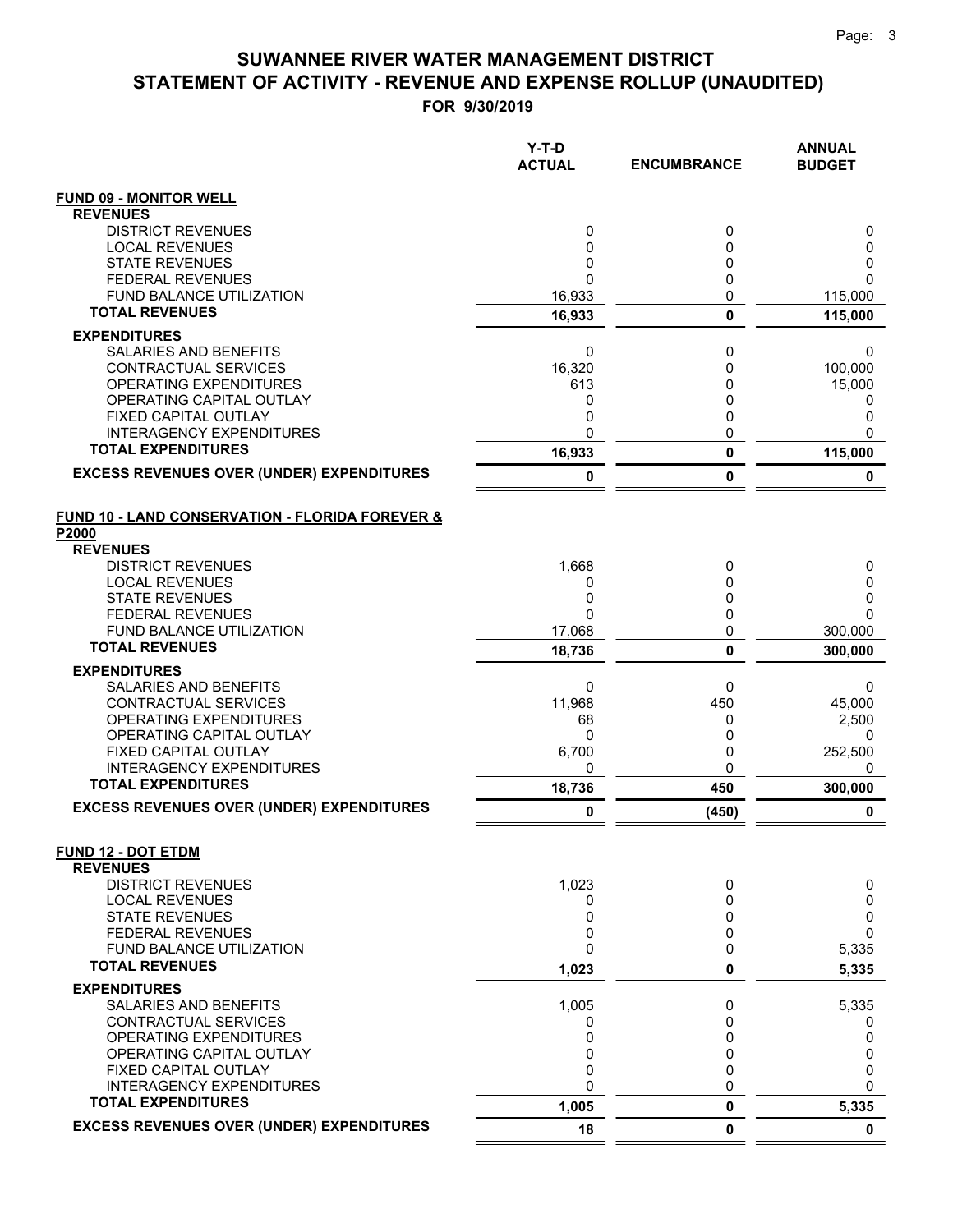|                                                                      | Y-T-D<br><b>ACTUAL</b> | <b>ENCUMBRANCE</b> | <b>ANNUAL</b><br><b>BUDGET</b> |
|----------------------------------------------------------------------|------------------------|--------------------|--------------------------------|
| <b>FUND 13 - LAND MANAGEMENT &amp; OPERATIONS</b><br><b>REVENUES</b> |                        |                    |                                |
| <b>DISTRICT REVENUES</b>                                             | 1,129,907              | 0                  | 1,816,219                      |
| <b>LOCAL REVENUES</b><br><b>STATE REVENUES</b>                       | 0<br>2,224,839         | 0<br>0             | 0<br>2,326,119                 |
| <b>FEDERAL REVENUES</b>                                              | 0                      | 0                  | 40,000                         |
| FUND BALANCE UTILIZATION                                             | 0                      | 0                  | 1,197,382                      |
| <b>TOTAL REVENUES</b>                                                | 3,354,746              | $\mathbf 0$        | 5,379,720                      |
| <b>EXPENDITURES</b>                                                  |                        |                    |                                |
| SALARIES AND BENEFITS                                                | 641,427                | 0                  | 667,664                        |
| CONTRACTUAL SERVICES<br>OPERATING EXPENDITURES                       | 1,705,305<br>375,046   | 505,677<br>58,954  | 2,542,291<br>523,066           |
| OPERATING CAPITAL OUTLAY                                             | 172,178                | 0                  | 195,464                        |
| FIXED CAPITAL OUTLAY                                                 | 4,968                  | 9,912              | 797,500                        |
| INTERAGENCY EXPENDITURES                                             | 602,346                | 85,677             | 653,735                        |
| <b>TOTAL EXPENDITURES</b>                                            | 3,501,270              | 660,220            | 5,379,720                      |
| <b>EXCESS REVENUES OVER (UNDER) EXPENDITURES</b>                     | (146, 524)             | (660, 220)         | 0                              |
| <b>FUND 19 - FDOT MITIGATION</b>                                     |                        |                    |                                |
| <b>REVENUES</b>                                                      |                        |                    |                                |
| <b>DISTRICT REVENUES</b><br><b>LOCAL REVENUES</b>                    | 11,411<br>0            | 0<br>0             | 0<br>0                         |
| <b>STATE REVENUES</b>                                                | 69,797                 | 0                  | 161,000                        |
| <b>FEDERAL REVENUES</b>                                              | 0                      | 0                  | 0                              |
| FUND BALANCE UTILIZATION                                             | 0                      | 0                  | 100,000                        |
| <b>TOTAL REVENUES</b>                                                | 81,208                 | $\mathbf{0}$       | 261,000                        |
| <b>EXPENDITURES</b>                                                  |                        |                    |                                |
| SALARIES AND BENEFITS                                                | 60                     | 0                  | 0                              |
| CONTRACTUAL SERVICES<br>OPERATING EXPENDITURES                       | 80,042<br>1,105        | 212,117<br>0       | 261,000<br>0                   |
| OPERATING CAPITAL OUTLAY                                             | 0                      | 0                  | 0                              |
| FIXED CAPITAL OUTLAY                                                 | 0                      | 0                  | 0                              |
| <b>INTERAGENCY EXPENDITURES</b>                                      | 0                      | $\Omega$           | 0                              |
| <b>TOTAL EXPENDITURES</b>                                            | 81,207                 | 212,117            | 261,000                        |
| <b>EXCESS REVENUES OVER (UNDER) EXPENDITURES</b>                     | 1                      | (212, 117)         | 0                              |
| FUND 20 - MINIMUM FLOWS AND MINIMUM WATER LEVELS<br>(MFL)            |                        |                    |                                |
| <b>REVENUES</b>                                                      |                        |                    |                                |
| <b>DISTRICT REVENUES</b>                                             | 0                      | 0                  | 0                              |
| <b>LOCAL REVENUES</b>                                                | 0                      | 0                  | 0                              |
| <b>STATE REVENUES</b><br><b>FEDERAL REVENUES</b>                     | 1,270,548              | 0                  | 1,891,604                      |
| FUND BALANCE UTILIZATION                                             | 0<br>0                 | 0<br>0             | 0<br>0                         |
| <b>TOTAL REVENUES</b>                                                | 1,270,548              | $\mathbf 0$        | 1,891,604                      |
| <b>EXPENDITURES</b>                                                  |                        |                    |                                |
| SALARIES AND BENEFITS                                                | 521,425                | 0                  | 637,604                        |
| CONTRACTUAL SERVICES<br>OPERATING EXPENDITURES                       | 587,892<br>11,231      | 183,922<br>0       | 1,059,000<br>20,000            |
| OPERATING CAPITAL OUTLAY                                             | 0                      | 0                  | 0                              |
| FIXED CAPITAL OUTLAY                                                 | 0                      | O                  | 0                              |
| <b>INTERAGENCY EXPENDITURES</b>                                      | 150,000                | 28,750             | 175,000                        |
| <b>TOTAL EXPENDITURES</b>                                            | 1,270,548              | 212,672            | 1,891,604                      |
| <b>EXCESS REVENUES OVER (UNDER) EXPENDITURES</b>                     | 0                      | (212, 672)         | 0                              |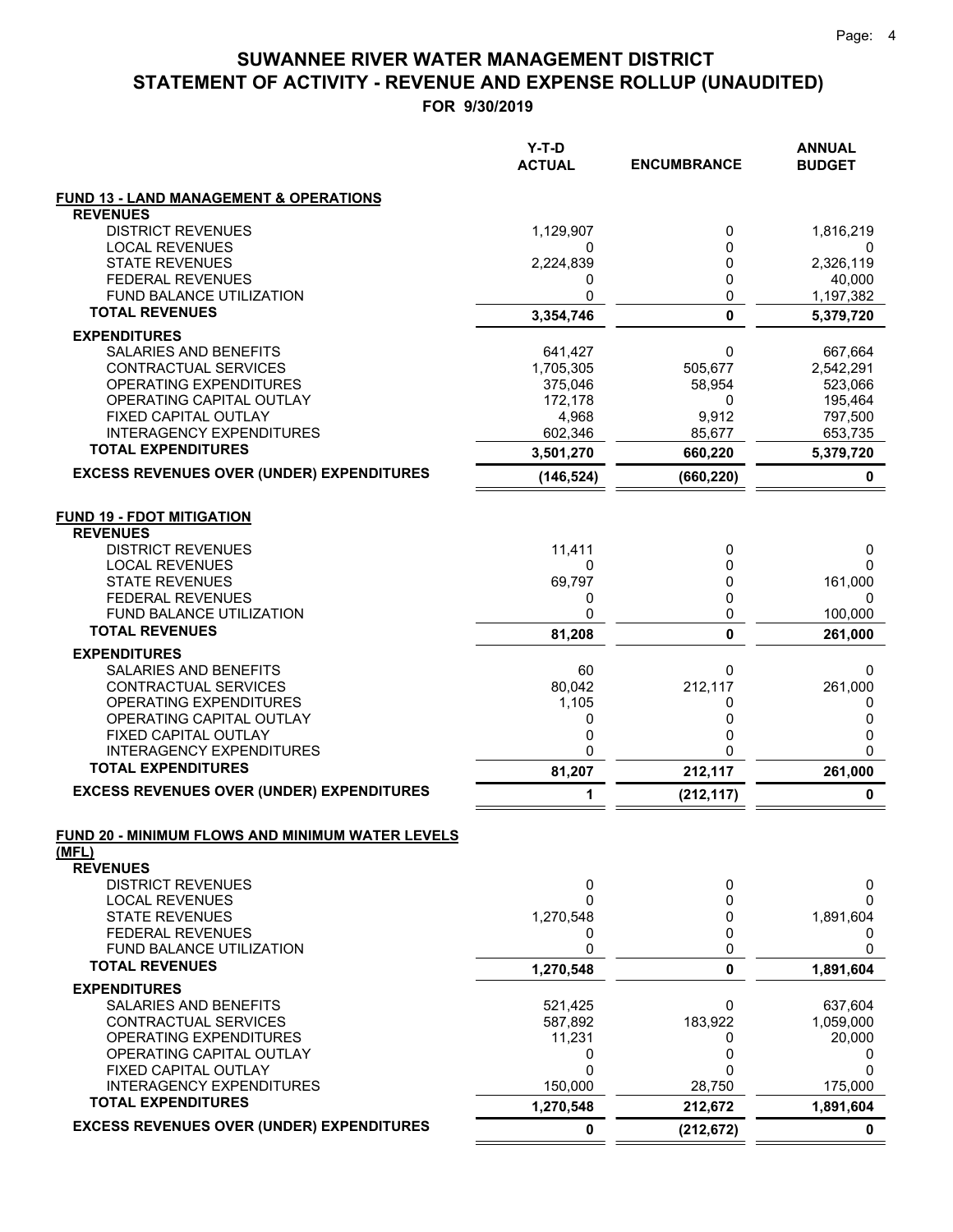|                                                            | $Y-T-D$<br><b>ACTUAL</b> | <b>ENCUMBRANCE</b> | <b>ANNUAL</b><br><b>BUDGET</b> |
|------------------------------------------------------------|--------------------------|--------------------|--------------------------------|
| <b>FUND 29 - SUWANNEE RIVER PARTNERSHIP (SRP)</b>          |                          |                    |                                |
| <b>REVENUES</b>                                            |                          |                    |                                |
| <b>DISTRICT REVENUES</b>                                   | 25,359                   | 0                  | 0                              |
| <b>LOCAL REVENUES</b><br><b>STATE REVENUES</b>             | 0<br>48,082              | 0<br>0             | 0<br>34,000                    |
| <b>FEDERAL REVENUES</b>                                    | 0                        | 0                  | 0                              |
| FUND BALANCE UTILIZATION                                   | 51,176                   | 0                  | 119,000                        |
| <b>TOTAL REVENUES</b>                                      | 124,617                  | 0                  | 153,000                        |
| <b>EXPENDITURES</b>                                        |                          |                    |                                |
| <b>SALARIES AND BENEFITS</b>                               | 0                        | 0                  | 0                              |
| CONTRACTUAL SERVICES                                       | 0                        | 0                  | 0                              |
| OPERATING EXPENDITURES                                     | 5,977                    | 0                  | 6,000                          |
| OPERATING CAPITAL OUTLAY                                   | 0                        | 0                  | 0                              |
| FIXED CAPITAL OUTLAY                                       | $\Omega$                 | 0                  | $\Omega$                       |
| <b>INTERAGENCY EXPENDITURES</b>                            | 118,640                  | 28,360             | 147,000                        |
| <b>TOTAL EXPENDITURES</b>                                  | 124,617                  | 28,360             | 153,000                        |
| <b>EXCESS REVENUES OVER (UNDER) EXPENDITURES</b>           | 0                        | (28, 360)          | 0                              |
| <b>FUND 33 - PCS MITIGATION - LAND ACQUISITION</b>         |                          |                    |                                |
| <b>REVENUES</b>                                            |                          |                    |                                |
| <b>DISTRICT REVENUES</b>                                   | 189,713                  | 0                  | 0                              |
| <b>LOCAL REVENUES</b>                                      | 0                        | 0                  | 0                              |
| <b>STATE REVENUES</b>                                      | 0                        | 0                  | 0                              |
| <b>FEDERAL REVENUES</b>                                    | 0                        | 0                  | 0                              |
| <b>FUND BALANCE UTILIZATION</b><br><b>TOTAL REVENUES</b>   | 0                        | 0<br>0             | 0<br>0                         |
|                                                            | 189,713                  |                    |                                |
| <b>EXPENDITURES</b>                                        |                          |                    |                                |
| SALARIES AND BENEFITS<br>CONTRACTUAL SERVICES              | 0<br>0                   | 0<br>0             | 0<br>0                         |
| OPERATING EXPENDITURES                                     | 0                        | 0                  | 0                              |
| OPERATING CAPITAL OUTLAY                                   | 0                        | 0                  | 0                              |
| FIXED CAPITAL OUTLAY                                       | 0                        | 0                  | 0                              |
| <b>INTERAGENCY EXPENDITURES</b>                            | 0                        | 0                  | 0                              |
| <b>TOTAL EXPENDITURES</b>                                  | $\mathbf 0$              | $\pmb{0}$          | $\pmb{0}$                      |
| <b>EXCESS REVENUES OVER (UNDER) EXPENDITURES</b>           | 189,713                  | 0                  | 0                              |
| <b>FUND 51 - DISTRICT AG COST-SHARE</b><br><b>REVENUES</b> |                          |                    |                                |
| <b>DISTRICT REVENUES</b>                                   | 0                        | 0                  | 0                              |
| <b>LOCAL REVENUES</b>                                      | 0                        | 0                  | 0                              |
| <b>STATE REVENUES</b>                                      | 0                        | 0                  | 0                              |
| <b>FEDERAL REVENUES</b><br>FUND BALANCE UTILIZATION        | 0<br>789,831             | 0<br>0             | $\Omega$<br>2,180,579          |
| <b>TOTAL REVENUES</b>                                      | 789,831                  | 0                  | 2,180,579                      |
| <b>EXPENDITURES</b>                                        |                          |                    |                                |
| <b>SALARIES AND BENEFITS</b>                               | 0                        | 0                  | 0                              |
| <b>CONTRACTUAL SERVICES</b>                                | 789,831                  | 883,292            | 2,160,579                      |
| OPERATING EXPENDITURES                                     | 0                        | 0                  | 0                              |
| OPERATING CAPITAL OUTLAY                                   | 0                        | 0                  | 0                              |
| FIXED CAPITAL OUTLAY                                       | 0                        | 0                  | $\Omega$                       |
| <b>INTERAGENCY EXPENDITURES</b>                            | 0                        | U                  | 20,000                         |
| <b>TOTAL EXPENDITURES</b>                                  | 789,831                  | 883,292            | 2,180,579                      |
| <b>EXCESS REVENUES OVER (UNDER) EXPENDITURES</b>           | 0                        | (883, 292)         | 0                              |